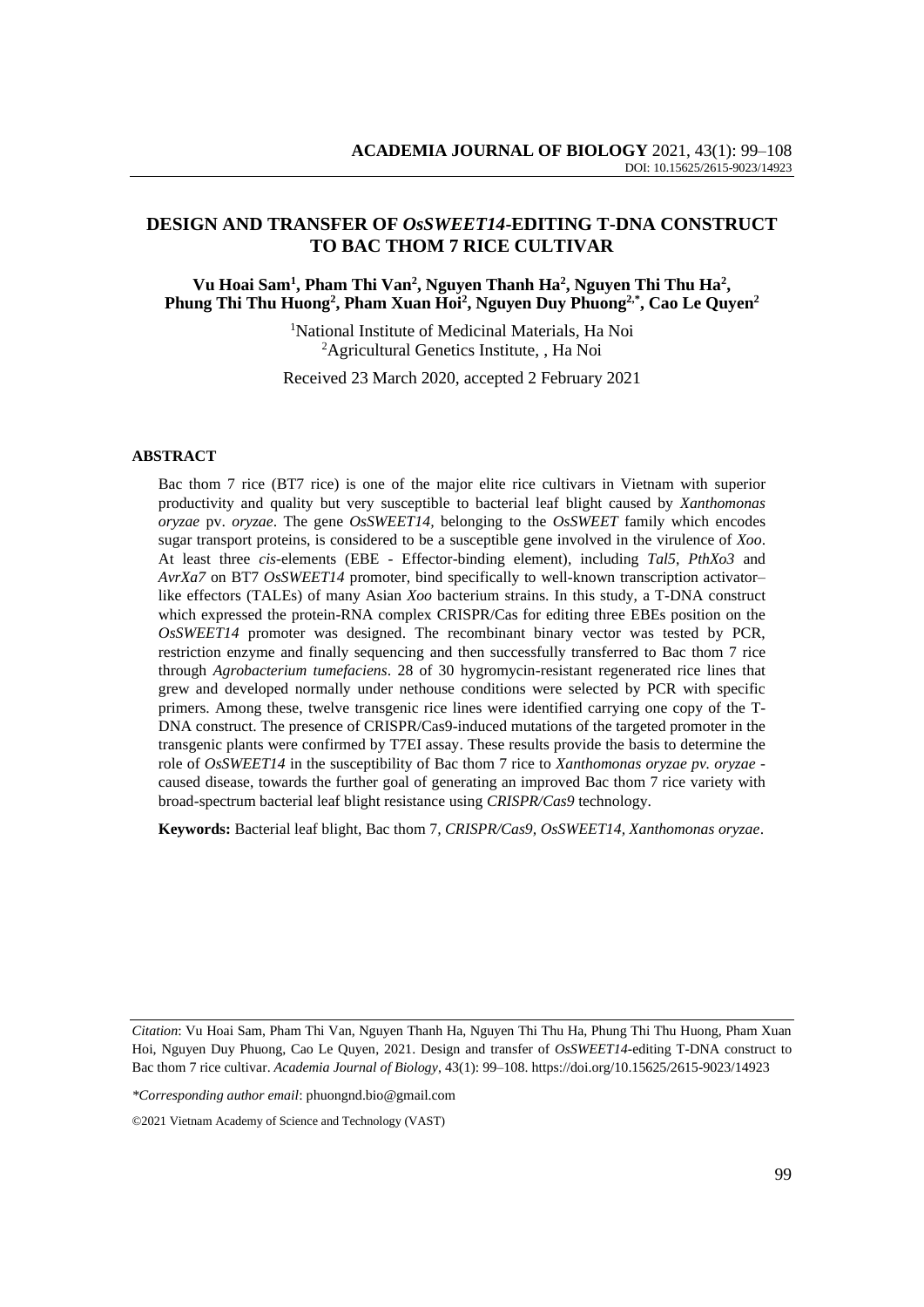# **INTRODUCTION**

Bac thom 7 rice (BT7 rice) is an inbred rice variety originating from China, and recognized according to Decision No. 1224 QD/BNN-KHCN dated April 21, 1998. With some valuable traits such as high yields and good quality, BT7 had been ranked first among popular rice varieties for more than 20 years with over 40 crops in Vietnam. However, its productivity is seriously affected by the bacterial leaf blight disease (BLB), especially in the seasons with heavy rains and strong winds.

BLB disease is caused by the *Xanthomonas oryzae* pv. *oryzae* (*Xoo*) (Borkar, Yumlemban, 2016). The *OsSWEET14* gene, a member of the *OsSWEET* family which encodes sugar transport proteins, is considered a important susceptible gene for *Xoo* bacteria in rice plants (Streubel et al., 2013). The role of *OsSWEET14* in the virulence of several representative *Xoo* strains collected in the Northern provinces of Vietnam had also been determined through artificial infection experiments (Sam et al., 2019). At the molecular level, *Xoo* bacteria secrete TAL proteins which activate the targeted gene through the specific binding to *cis* elements, named as effector-binding element (EBE), located on the promoter region. Some studies on producing rice varieties resistant to *Xoo* through editing the promoter *OsSWEET14* have been published (Li et al., 2012; Blanvillain-Baufumé et al., 2017). These results show that the application of gene editing tools, including the CRISPR/Cas9 system to creating a BLB-resistant BT7 rice variety via editing the susceptible *OsSWEET14* gene is a promising research direction.

In the previous study, we already isolated, sequenced and identified 4 EBEs located on the *OsSWEET14* promoter region of the rice variety BT7 (referred to as *SW14- BT7*), including *TalC, AvrXa7, PthXo3* and *Tal5* (Sam et al., 2019). However, several studies have demonstrated that EBE *TalC* is more related to the virulence of African *Xoo* strains than Asian ones (Blanvillain-Baufumé et al., 2017). Therefore, in this study, to determine the role of the three EBEs *AvrXa7*, *PthXo3* and *Tal5* in the infection process of Vietnamese *Xoo* strains on BT7, a binary vector that carries the construct expressing the modified protein-RNA complexes (*SW14-BT7*) has been designed and transferred to BT7 rice through *A. tumefaciens.* This study will be the prerequisite for the generation of an improved broad-spectrum BLB-resistant BT7 rice variety by CRISPR/Cas9 technology.

# **MATERIALS AND METHODS**

BT7 rice were supplied by Thai Binh Seed Corparation.

*Escherichia coli* strain DH5α and *Agrobacterium tumefaciens* strain EHA105 were purchased from Thermo Fisher Scientific (USA) and Clontech Laboratories (USA), respectively. Vectors pENTR4/gRNA and pCas9 based on the pENTR4 vector (Marker Gene Technologies, USA) and pCAMBIA1300 vector (Invitrogen, USA) were provided by Dr. Sebastien Cunnac (Center for Development Studies, Montpellier, France).

The oligonucleotides (Table 1) used in the study were designed based on sequences published on GenBank and ordered from Invitrogen (USA) and Sigma (USA).

### **Construction of binary vector for SW14- BT7 modification**

The gRNA sequence simultaneously targeting 3 positions of *AvrXa7*, *PthXo3* and *Tal5* EBEs on *SW14-BT7* was designed using the CRISPR-P v2.0 software (http://crispr.hzau.edu.cn/CRISPR2/). The rice genomic DNA fragments homologous to the gRNAs were identified using CCTop software (https://crispr.cos.uni-heidelberg.de/). The designed *gRNA* sequence was synthesized by Invitrogen (USA).

Two 24-nucleotide fragments (carrying 20 nucleotides of gRNA and 4 added nucleotides for sticky 5'-end), namely *SW14-gRNA-Fw* and *SW14-gRNA-Rv* were annealed (95 °C for 10 min., 4  $\degree$ C-∞) to create a double stranded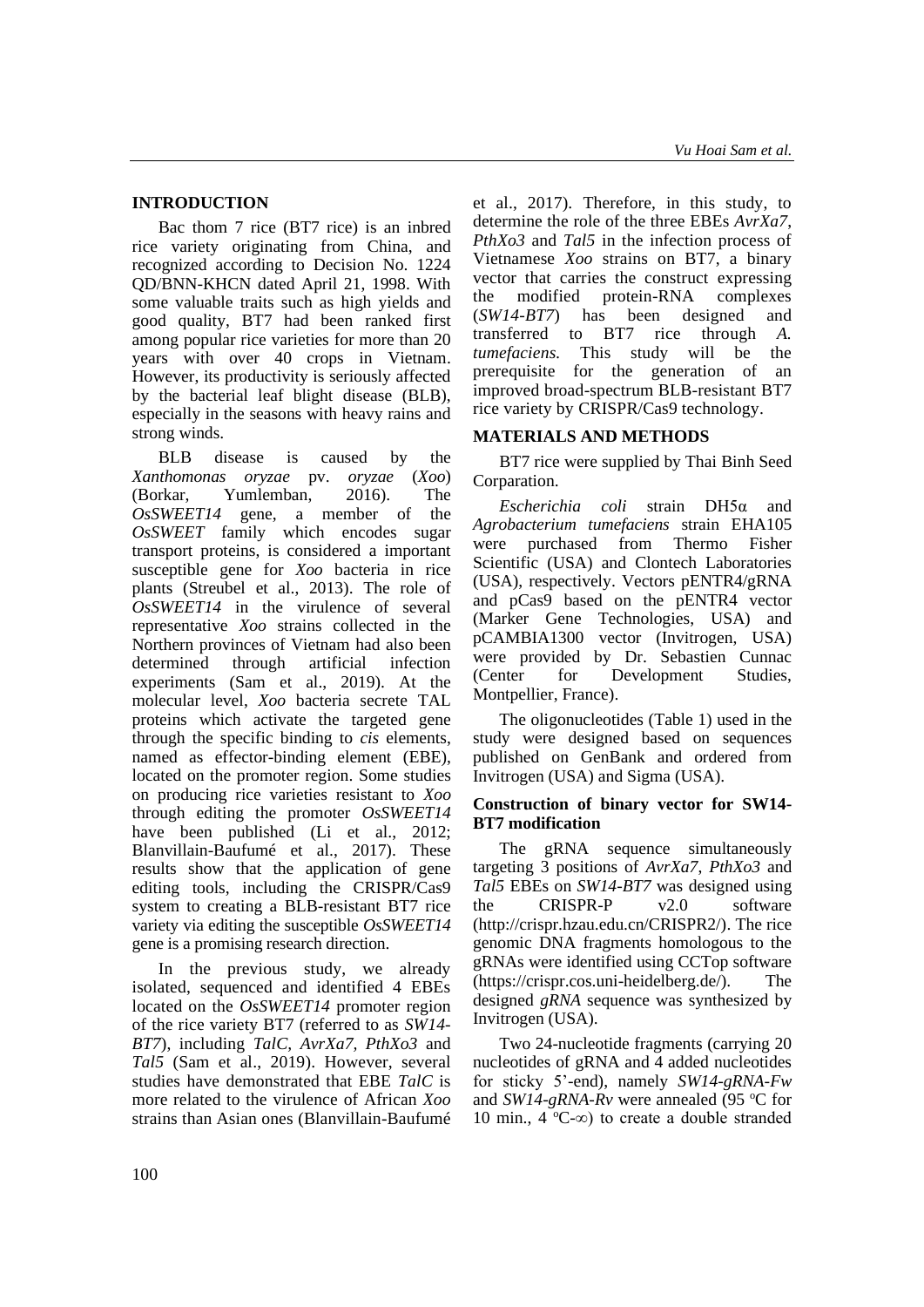crRNA (*SW14-gRNA*). The *SW14-gRNA* DNA fragment was inserted into the *Bsa*I position between the *OsU6* promoter region and *tracRNA* on the pENTR4/gRNA vector (Fig. 1). The recombinant vector was confirmed by PCR with the pEN-Fw/pEN-Rv (1.4 kb) and U6-Fw/gRNA-SW14-Rv (276 bp) primer pairs. Next, the fragment containing the *[U6:* 

*gRNA-SW14]* construct (451 bp) was ligased into the pCas9 binary vector using the Gateway Cloning kit (Invitrogen). The recombinant vector was tested by PCR with Ubi-Fw/NOS-Rv (4.3 kb), Cas9-Fw/Cas9-Rv (4.1 kb), U6-Fw/Ter-Rv (451 bp), U6- Fw/gRNA-SW14-Rv (276 bp) primers and finally by sequencing.

| Name               | Sequence $(5^{\degree}\text{-}3^{\degree})$ | PCR product | Gene/vector                    |  |
|--------------------|---------------------------------------------|-------------|--------------------------------|--|
|                    |                                             | size (bp)   |                                |  |
| Actin-Fw           | <b>TGATGGTGTCAGCCACACT</b>                  | 350         | Actin1                         |  |
| Actin-Ry           | TGGTCTTGGCAGTCTCCATT                        |             |                                |  |
| HPT-Fw             | AAGGAGGTGATCCAGCC                           | 400         | $HPT$ (pCas9)                  |  |
| HPT-R <sub>v</sub> | GAGTTTGATCCTGGCTCAG                         |             |                                |  |
| Ubi-Fw             | CCCTGCCTTCATACGCTATT                        | 4315        |                                |  |
| NOS-R <sub>v</sub> | AGACCGGCAACAGGATTCAA                        |             | [ <i>Ubi:Nos</i> ] ( $pCas9$ ) |  |
| $Cas9-Fw$          | <b>CCATGGCCCCAAAGAAGAAG</b>                 |             |                                |  |
| $Cas9-Rv$          | <b>TCAATCGCCGCCGAGTTG</b>                   | 4108        | $Cas9$ (pCas9)                 |  |
| $Cas9-t-Rv$        | <b>GCCTCGGCTGTCTCGCCA</b>                   |             | $Cas9$ (pCas9)                 |  |
| $U6-Fw$            | <b>GGATCCGGATCATGAACCAACG</b>               | 451         | pENTR4/gRNA                    |  |
| Ter-Ry             | <b>GAATTCGATATCAAGCTT</b>                   |             |                                |  |
| pEN-Fw             | <b>CTACAAACTCTTCCTGTTAGTTAG</b>             | 1384        | pENTR4/gRNA                    |  |
| pEN-Rv             | <b>ATGGCTCATAACACCCCTTG</b>                 |             |                                |  |
| gRNA-              | GTGTGGCTTGATGAGCTTAGCAC                     |             |                                |  |
| $SW14-Fw$          | C                                           |             | $gRNA-SW14$                    |  |
| gRNA-              | AAACGGTGCTAAGCTCATCAAGC                     |             |                                |  |
| $SW14-Rv$          | $\mathcal{C}$                               |             |                                |  |
| $SW14$ -t- $Fw$    | AACAAAAAAAAGCTAGCAGA                        | 520         | <i>SW14-BT7</i>                |  |
| $SW14-t-Rv$        | <b>CTTCGCCTTTGGTCTCCTAG</b>                 |             |                                |  |

*Table 1.* Oligonucleotides used in the study

*Note:* Underlined sequences denote recognition sites of restriction enzymes.



*Figure 1.* Diagram of constructing pCas9/gRNA-SW14 vector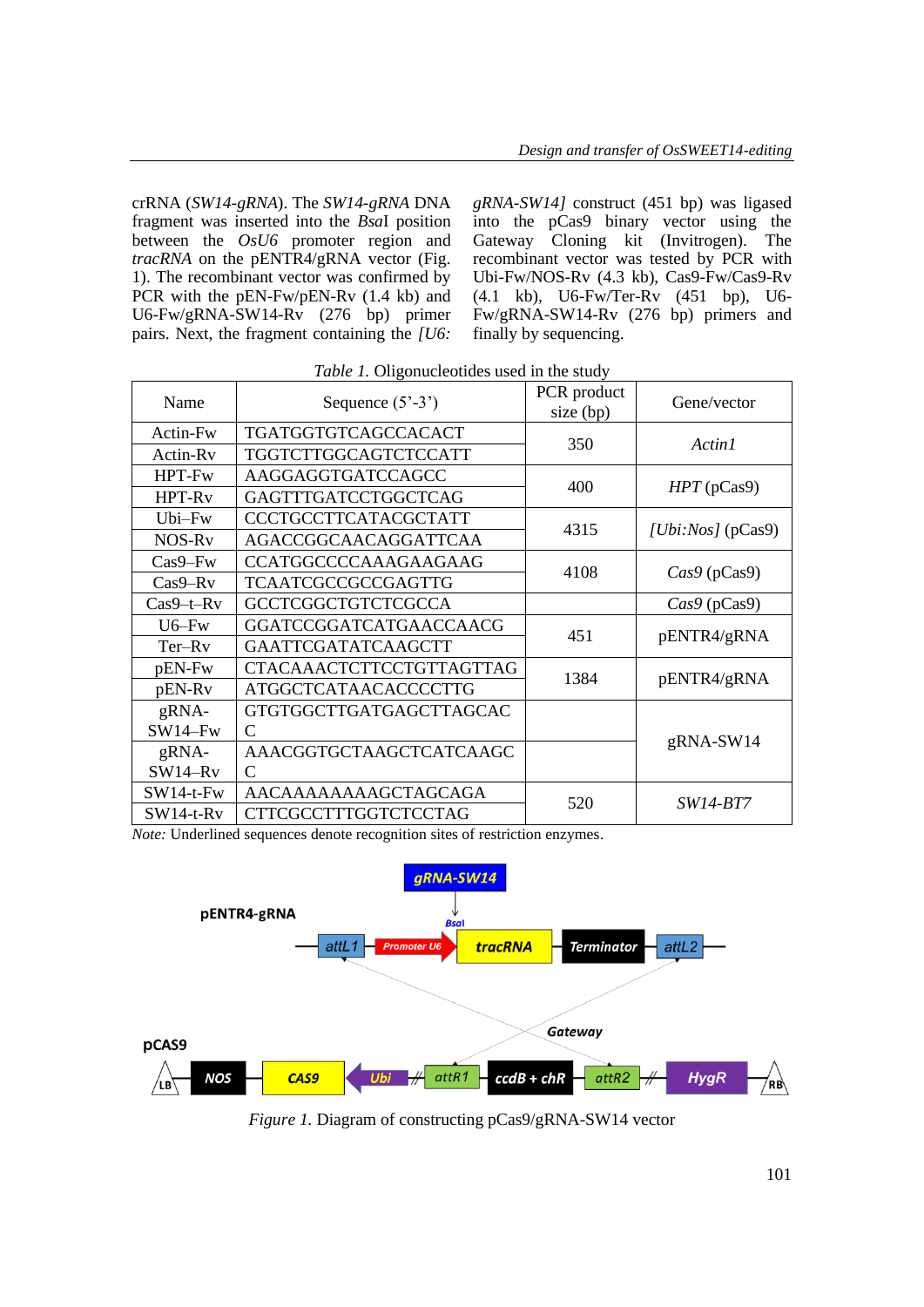# *Transformation of DNA into A. Tumefaciens*

The binary vector was transformed into *A. tumefaciens* EHA105 by heat shock method (Wang, 2006). Plasmid DNA (1 µg) was added to 100  $\mu$ L of competent cells and heat-shocked at  $37$  °C for 5 minutes. The reaction mixture was plated on LB medium containing 50 µg/mL spectinomycin, rifamicin 20 µg/mL; plates were incubated at 28 °C for 2−3 days. The transformants were then screened by colony PCR method (Sahoo et al., 2011) using the U6-Fw/Ter-Rv specific primers.

### *Rice transformation through A. Tumefaciens*

The rice transformation experiment was performed according to Hiei et al. (1994), with some modifications. Calli formed from BT7 rice endosperm after 5−7 days of culture on MS medium were co-cultured with *A. tumefaciens* bacteria transformed vector pCas9/gRNA-SW14 for three days. Then, the calli were selected on culture media containing 20 mg/L and 50 mg/L hygromycin. The surviving calli were transferred in turn to the pre-regeneration medium (MS medium with 5.0 mg/L ABA, 100 mg/L Cefotaxime and 50 mg/L Hygromycin), shoot regeneration medium (MS medium with 0.5 mg/L Kinetin and 30 mg/L Hygromycin) and rooting medium (basic MS medium). The regenerated plants were grown in potting soil under nethouse conditions.

# *Genotyping of transgenic BT7 rice*

Total DNA of transgenic plants was extracted according to Doyle & Doyle (1990), using 2% CTAB solution.

The presence of transgenic expression construct in transgenic BT7 rice plants was confirmed by PCR (Sambrook & Russel, 2001), with primers Actin-Fw/Actin-Rv, HPT-Fw/HPT-Rv, Cas9-Fw/Cas9-t-Rv and U6- Fw/gRNA-SW-Rv. The PCR was performed with 35 cycles of 94  $\degree$ C, 30 s; 56  $\degree$ C, 30 s and  $72 \text{ °C}, 30 \text{ s}.$ 

The number of transgene copies was identified by qPCR according to Zhang *et al.*

(2003). The qPCR performed with 40 cycles of 94 °C, 15 s; 60 °C, 30 s and 72 °C, 30 s using HPT-Fw/HPT-Rv primers.

*SW14-BT7* mutation was detected by T7 Endonuclease I (T7EI) (Zischewski et al., 2017). A 711-bp fragment of the *SW14-BT7* promoter was amplified by PCR (Sambrook and Russel, 2001), using the SW14-t-Fw/SW14-t-Rv primer pair. PCR products from transgenic and non-transgenic rice plants were mixed at a ratio of 1:1 to create heterozygous double strands for detection of mutation (Zischewski et al., 2017). The T7EI enzyme has activity of cutting heterozygous double strands at the mismatch point, which forms two or more DNA fragments. The mixture was processed with T7EI at 37 °C for 30 minutes. The reaction product was checked by electrophoresis on 2% agarose gel. PCR products which were cut into 2 DNA bands (410 bp and 301 bp in lengths) were determined as carrying the mutation.

# **RESULTS**

# **Designing the expression contruct of the** *OsSWEET14* **promoter-editing complex**

The CRISPR/Cas9 gene editing system works based on the site-specific doublestranded DNA cutting activity of the Cas9 protein (endonuclease) guided by the single guide RNA (sgRNA) molecule. The specificity of the CRISPR/Cas9 complex depends on the 20-nucleotide sequence (crRNA*)* on the sgRNA molecule (Bortesi & Fischer, 2015). The designing sgRNA sequence determines the efficiency of the CRISPR/Cas9 complex. In order to demonstrate the role of the three EBE *AvrXa7*, *PthXo3* and *Tal5* on the *SW14* promoter in the virulence of *Xoo* in BT7 rice, the crRNA sequence was designed to induce mutation overlapping the sites of these EBEs.

Using CRISPR-P v2.0 and CCTOP software, 3 crRNA sequences were identified for targeting the position of 3 EBEs, which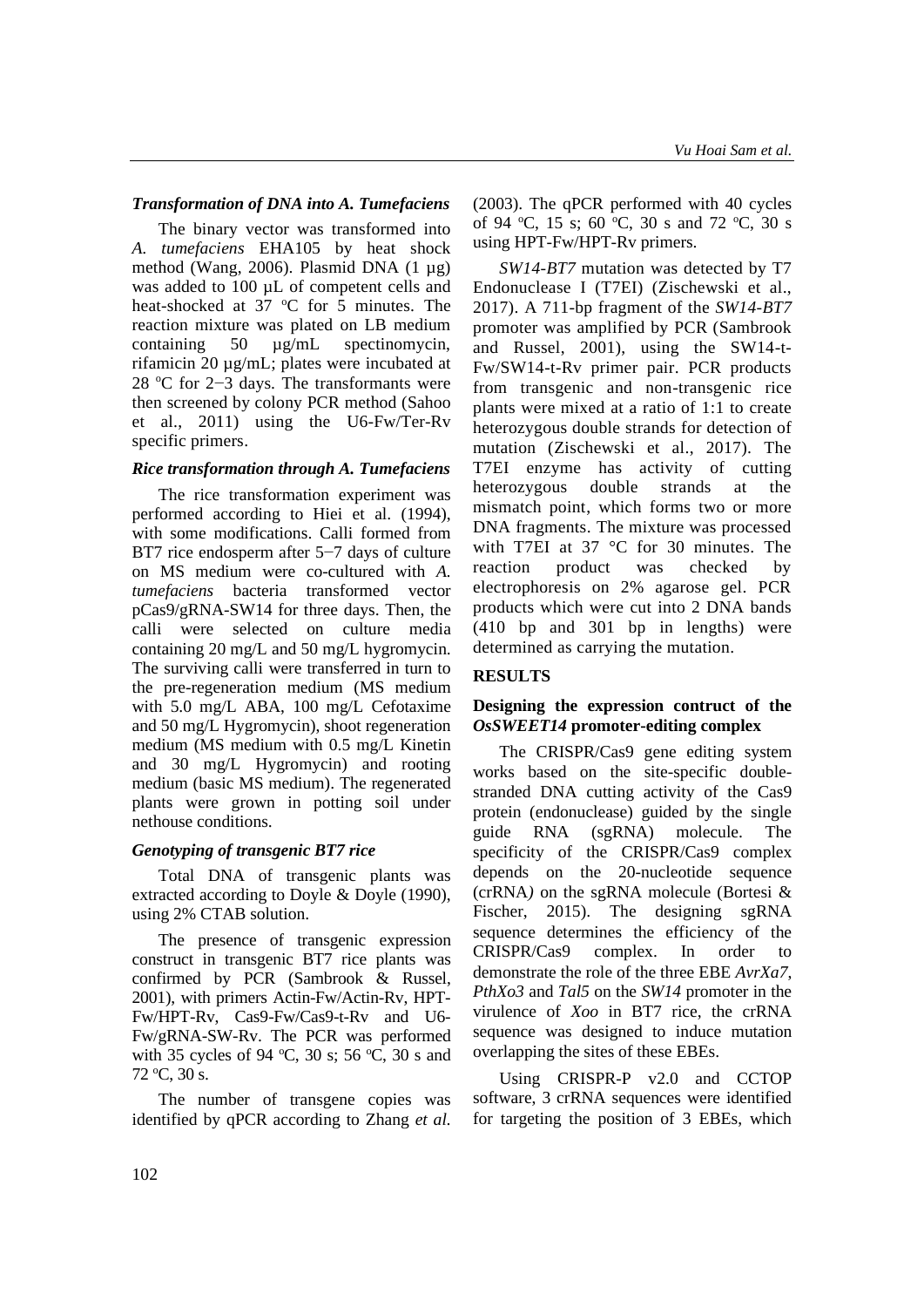probably form sgRNA molecular with stable secondary constructs (Table 2); of which, crRNA-3 is predicted to be the most effective (total on-score and off-score is 106.3) (Fig. 2). The crRNA-3 was designed with an additional sticky 3'-end (Table 1) and synthesize artificially (called *gRNA-SW14*) for designing *SW14-BT7* - editing T-DNA construct.



*Figure* 2. Position of crRNA sequence editing the three EBEs AvrXa7, PthXo3 and Tal5 on promoter SW14-BT7

| Name   | Sequence $(5^{\degree} - 3^{\degree})$ | $%$ GC | <b>TSL</b> | <b>GSL</b> | <b>CBP</b> | <b>TBP</b> | <b>IBP</b> | On-Score | Off-score |
|--------|----------------------------------------|--------|------------|------------|------------|------------|------------|----------|-----------|
| crRNA1 | <b>GCTTAGCACCT</b><br>GGTTGGAGG        | 60     |            | 0          | 6          | 10         | $\Omega$   | 50.6     | 48,1      |
| crRNA2 | GAGCTTAGCAC<br><b>CTGGTTGGA</b>        | 55     |            | 0          | 6          | 10         | $\Omega$   | 50.3     | 49,0      |
| crRNA3 | <b>GGCTTGATGAG</b><br><b>CTTAGCACC</b> | 55     |            | 0          | 6          |            |            | 57.9     | 48,4      |

*Table 2.* The crRNA for editing SW14-BT7 promoter

*Note:* TSL: total number of loops per sgRNA; GSL: number of loops per crRNA sequence; CBP: number of base pairs that are continuously paired between a crRNA sequence and another sequence on sgRNA; TBP: total number of base pairs paired on sgRNA; IBP: number of base pairs paired in the crRNA sequence; On-score: gRNA activity score (0-100); Off-score: specific score of sgRNA (0-100).

To design the *sgRNA* expression construct for targeting *SW14-BT7*, the *gRNA-SW14* DNA fragment (Fig. 1) was ligated into the *pENTR4-gRNA* vector pre-treated with *Bsa*I (Fig. 3A, lane 2) by T4 DNA ligase. The recombinant vector was examined by PCR with two different primer pairs. The results showed that DNA bands with expected sizes of about 1.4 kb (Fig. 3B, lane 1) and 0.28 kb (Fig. 3B, lane 3) were observed in PCR products using specific primers for the vector pENTR4-gRNA (pEN-Fw/pEN-Rv) and the *gRNA-SW14* - expression construct (U6- Fw/gRNA-SW14-Rv), respectively.

*gRNA-SW14* expression construct (*U6::gRNA-SW14*) was ligased into the binary vector pCas9 carrying Cas9 protein expression construct (*[Ubiquitin:Cas9:Nos]*) by Gateway system (Fig. 1). The received vector pCas9/gRNA-SW14 was then examined by PCR with primer pairs specific for protein expression construct *[Ubiquitin: Nos]* (Ubi-Fw/NOS-Rv), *Cas9* (Cas9-Fw/Cas9-Rv), sgRNA expression construct (U6-Fw/Ter-Rv) and *gRNA-SW14* (U6-Fw/gRNA-SW14-Rv). The electrophoresis analysis showed that each amplicon corresponding primers has a single 4.3 kb, 4.1 kb, 0.45 kb and 0.28 kb DNA band (Fig. 3C, lanes 1, 3, 5 and 7) on 1% agarose gel, which were the expected products from the amplified DNA fragments. These results demonstrated that the obtained plasmid carried the *Cas9* gene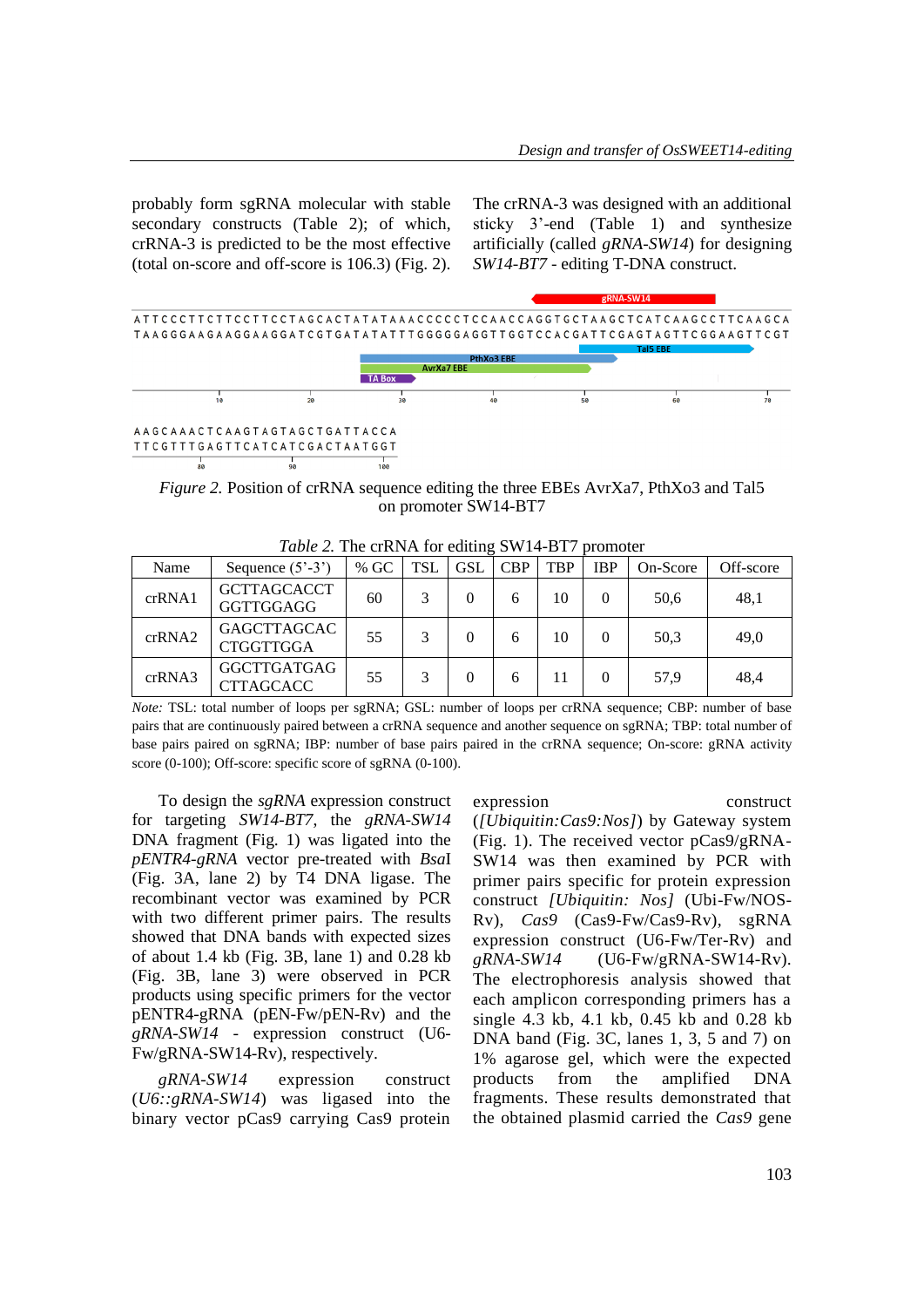expression construct (controlled by the *Ubiquitin* promoter) and the *gRNA-SW14* expression construct (controlled by the *U6*

promoter). The recombinant vector was sequenced (Fig. 4) to ensure the correct insertion of the constructs.



*Figure 3.* Insertion of gRNA-SW14 into the expression construct of T-DNA

*Note:* **(A)** Restriction of pENTR4/gRNA by BsaI; lane 1: un-cut vector, lane 2: cut vector. **(B)** Testing pENTR4/gRNA-SW14 by PCR; lanes 1 and 3: recombinant vector; lanes 2 and 4: negative control (without DNA template); lanes 1 and 2: PCR with pEN-Fw/pEN-Rv primers; lanes 3 and 4: PCR with gRNA-SW14-Fw/gRNA-SW14-Rv primer. (**C)** Testing vector pCas9/gRNA-SW14 by PCR; lanes 1, 3, 5, 5 and 7: pCas9 / gRNA-SW14; lanes 2, 4, 6 and 8: negative control (without DNA template); lanes 1 and 2: PCR with Ubi-Fw/NOS-Rv primers; lanes 3 and 4: PCR with Cas9-Fw/Cas9-Rv primers; lanes 5 and 6: PCR with U6-Fw/Ter-Rv primers; lanes 7 and 8: PCR with U6-Fw/gRNA-SW14-Rv primers. Lane M: 1 kb DNA ladder.





*Note:* A part of pCas9/gRNA-SW14 vector was sequenced wiht the Ter-Rv primer. The 20-bp sequence gRNA-SW14 was ligased at the position between U6 promoter and tracrRNA.

In similar studies, the sgRNA expression construct can be engineered in a variety of ways, the most common of which was using overlapping-PCR method. To express the Cas9-sgRNA complex in rice cells, the authors typically design the sgRNA expression construct under the control of the either *U3* or *U6* promoter and the *Cas9* expression construct under the control of the *Ubiquitin* promoter, which were located on the same binary vector frame to facilitate the transformation into host cells. This vector system has been shown to be stable, efficient

and capable of inducing the inheritable mutations (Ma et al., 2015). In this study, the sgRNA expression construct controlled by the *U6* promoter simultaneously targeting 3 EBEs *Tal5*, *AvrXa7* and *PthXo3* on the *SW14* – *BT7* was generated by using *Bsa*I enzyme and T4 DNA ligase. The construct *[U6: gRNA-SW14]* and the construct [*Ubiquitin: Cas9: NOS*] (expressing the *Cas9* protein) were cloned into pCas9 together in order to create a plant transformation vector carrying the construct which expressed the protein-RNA complex modifying promoter *SW14 – BT7*.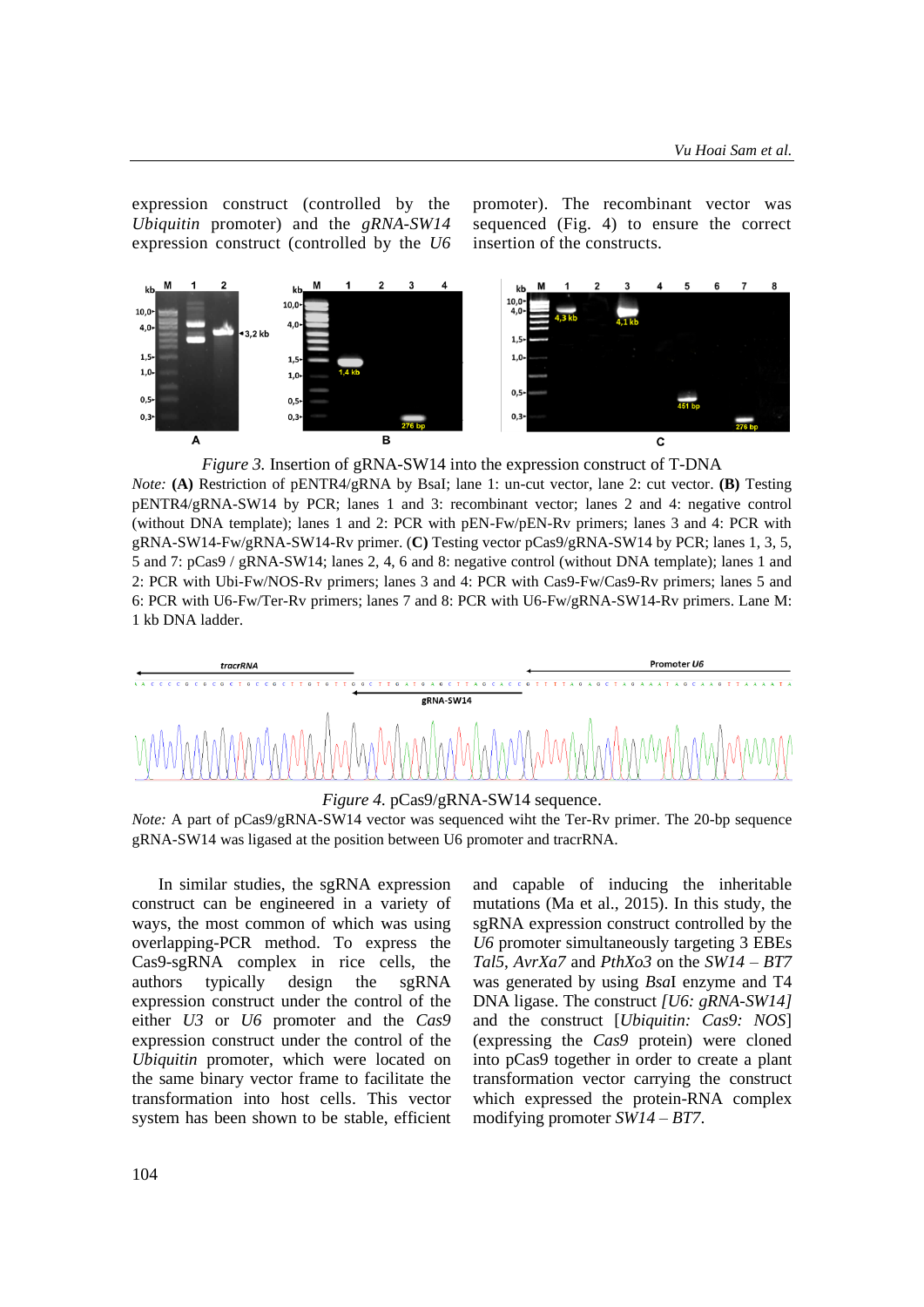# **Transformation of the** *OsSWEET14* **promoter-editing construct into BT7 rice**

To create material for rice transformation experiment, vector pCas9/gRNA-SW14 was transformed into *A. tumefaciens* EHA105 cells by heat shock method. The transformants were screened by colony PCR with specific primers U6-Fw/Ter-Rv. The electrophoresis results of PCR products from the colonies all gave a single DNA band (Fig. 5, lanes 1 - 5) with a size of about 0.45 kb similar to the positive control reaction (Fig. 5, lane 7). This proved that all colonies carried pCas9/gRNA-SW14 construct. A transformant was randomly used for the BT7 rice transformation.



### *Figure 5.* Colony PCR of *A. tumefaciens* transformants

*Note:* PCR products with U6-Fw/Ter-Rv primers were electrophoresed on 1% agarose gel. Lane M: 1 kb DNA ladder; lanes 1 - 5: colonies transformed with pCas9/gRNA-SW14; lane 6: negative control (untransformed colonies); lane 7: positive control (pCas9/gRNA-SW14).

*A. tumefaciens* cells transformed the construct expressing the *SW14-BT7*-editing CRISPR/Cas9 complex were co-cultured with BT7 rice calli on *in vitro* medium supplemented with Acetosyrigone to increase the efficiency of gene transformation. The hygromycin-resistant cell lines growing on selection and shootregeneration media were transferred to root regeneration medium to create complete seedlings (Fig. 6). The results of BT7 rice

transformation presented in table 3 showed that the survival rate of calli was quite high, reaching over 75% in most stages of the gene transfer process. In particular, the regeneration rate of plants after 3 selections reached 54.29% (38/70 lines regenerated completely). However, only 30 of 38 regenerating plantlets survived affer transferring to potting soil. Finally, from 300 original BT7 rice callus samples, 30 regenerated plants were obtained which grew normally under the nethouse conditions; the achieved regeneration efficiency was 10%. This shoot regeneration rate of BT7 rice callus was similar to that of *Pusa Basmati* 1 indica rice variety using the same transgenic protocol (Phuong et al., 2015).



*Figure 6.* Transformation of SW14-BT7 editing T-DNA construct into BT7 rice variety *Notes:* **(A)** Co-culture of calli with A. tumefaciens cells; **(B)** Selection of calli by 50 mg/L hygromycin; **(C)** Shoot regeneration from calli; **(D)** Root regeneration; **(E)** Regenerated plants grown in nethouse.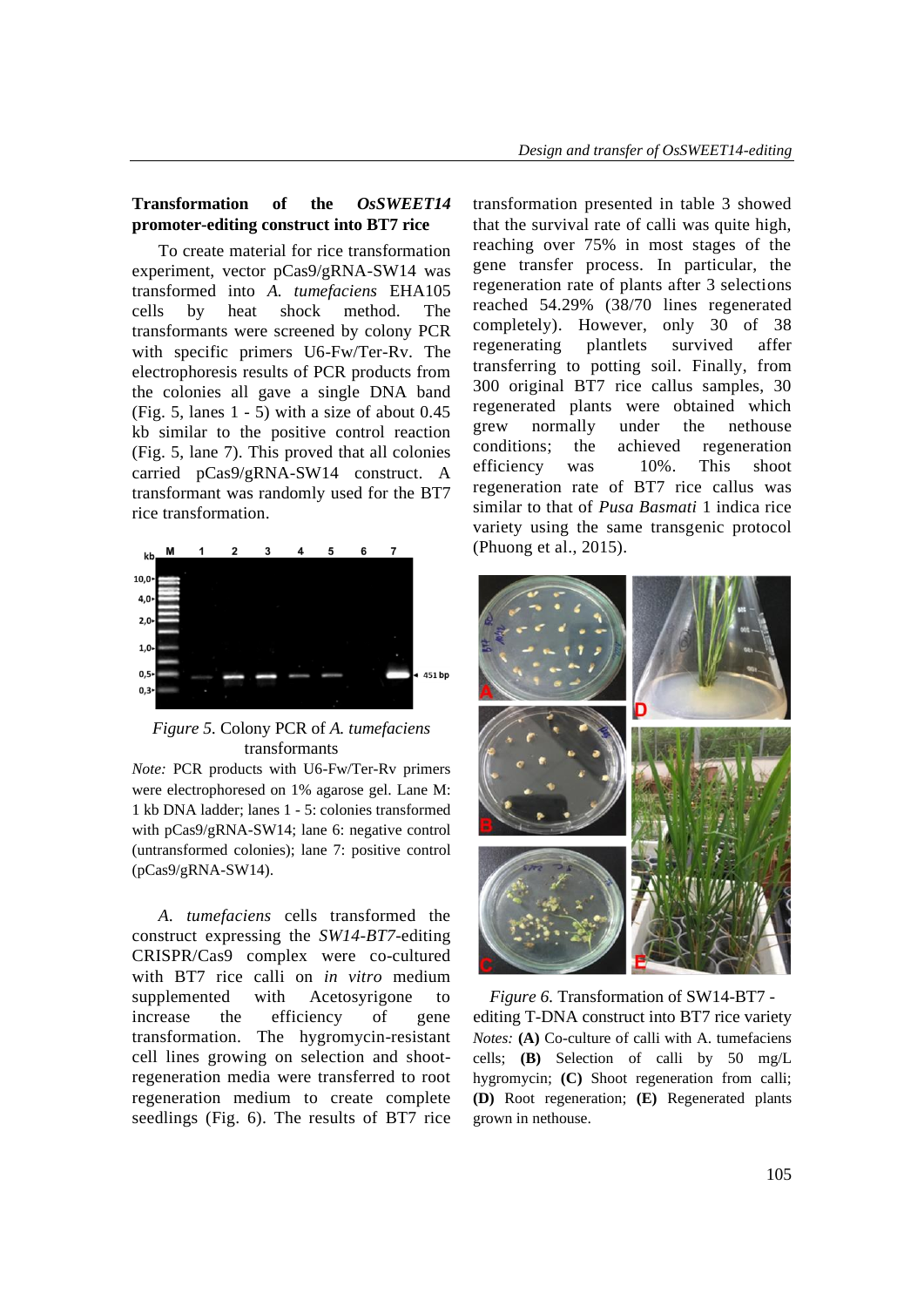| Stage                  | Total  | Number of                 | Survival/growth    | Efficiency (%) |  |
|------------------------|--------|---------------------------|--------------------|----------------|--|
|                        | sample | surviving/growing samples | sample rate $(\%)$ |                |  |
| Callus induction       | 300    | 269                       | 89,67              | 89,67          |  |
| Co-culture             | 269    | 250                       | 92,94              | 83,33          |  |
| Selection I            | 250    | 200                       | 80,00              | 66,67          |  |
| Selection II           | 200    | 150                       | 75,00              | 50,00          |  |
| Selection III          | 150    | 80                        | 53,33              | 26,67          |  |
| Pre-regeneration       | 80     | 70                        | 87,50              | 23,33          |  |
| Regeneration, complete | 70     | 38                        |                    |                |  |
| plant production       |        |                           | 54,29              | 12,67          |  |
| Nethouse growth        | 38     | 30                        | 78.95              | 10,00          |  |

*Table 3.* Transformation of pCas9/gRNA-SW14 construct into BT7 rice

#### **Genotyping of transgenic BT7 rice plants**

To determine the presence of pCas9/gRNA-SW14 constructs in the genome, total DNA from leaf tissue of 30 lines of regenerated BT7 rice were extracted and tested by PCR with specific primers (Table 4). The PCR analysis with specific primers for the internal standard gene *Actin1* showed positive rate of 100%; indicating the good quality of all extracted DNA samples for the PCR experiment. There were 28 of 30 regenerated rice lines showed positive PCR results with specific primers for *Hygromycin phosphotransferase* (*HPT*), *Cas9* and *[U6: gRNA-SW14]* construct, reaching the rate of 93.33% (Table 4). This result suggested that the expression construct of *Cas9* protein and *sgRNA* (carrying *gRNA-SW14*) were successfully integrated into BT7 rice genome; the gene transformation efficiency of the whole process reached 9,33%.

In order to ensure the stable function of T-DNA constructs, transgenic plants with more than one copy of the transgene are often removed in many plant transformation<br>experiments. Therefore, in this study, Therefore, in this study, regenerated rice plants showing positive PCR results with all four specific primer pairs were further analyzed by qPCR to determine the copy number of the T-DNA construct (through the copy number of *HPT* gene) in the genome. The analysis indicated that 14/28 regenerated plants had values of  $2^{\Delta Ct}$  from 0.4 to 0.67, corresponding to single copy of transgene in the genome (Table 4).

| Tuble 7. Octory plug and you be regenerated D I T fiee mics | Number of     | Number of       |  |
|-------------------------------------------------------------|---------------|-----------------|--|
| Experiment                                                  | tested plants | positive plants |  |
| PCR with <i>Actin</i> primers                               | 30            | 30              |  |
| PCR with <i>HPT</i> primers                                 | 30            | 28              |  |
| PCR with <i>Cas9</i> primers                                | 28            | 28              |  |
| PCR with <i>gRNA-SW14</i> primers                           | 28            | 28              |  |
| qPCR identifying plants with one copy of T-DNA              | 28            | 14              |  |
| T7EI assay                                                  | 14            |                 |  |

*Table 4.* Genotyping analysis of regenerated BT7 rice lines

BT7 rice plants with single copy of transgene were used for evaluating the targeted mutation efficiency of the CRISPR/Cas*9* complex using T7E1 (T7 endonuclease I assay). The 711-bp fragment containing the recognition site of *gRNA-SW14* amplified from *SW14-BT7* promoter of each transgenic and non-transgenic rice plant was amplified with SW14-t-Fw/SW14-t-Rv primers (Fig. 7A) and mixed together for T7EI assay (Fig. 7B). Agarose gel electrophoresis of the restriction products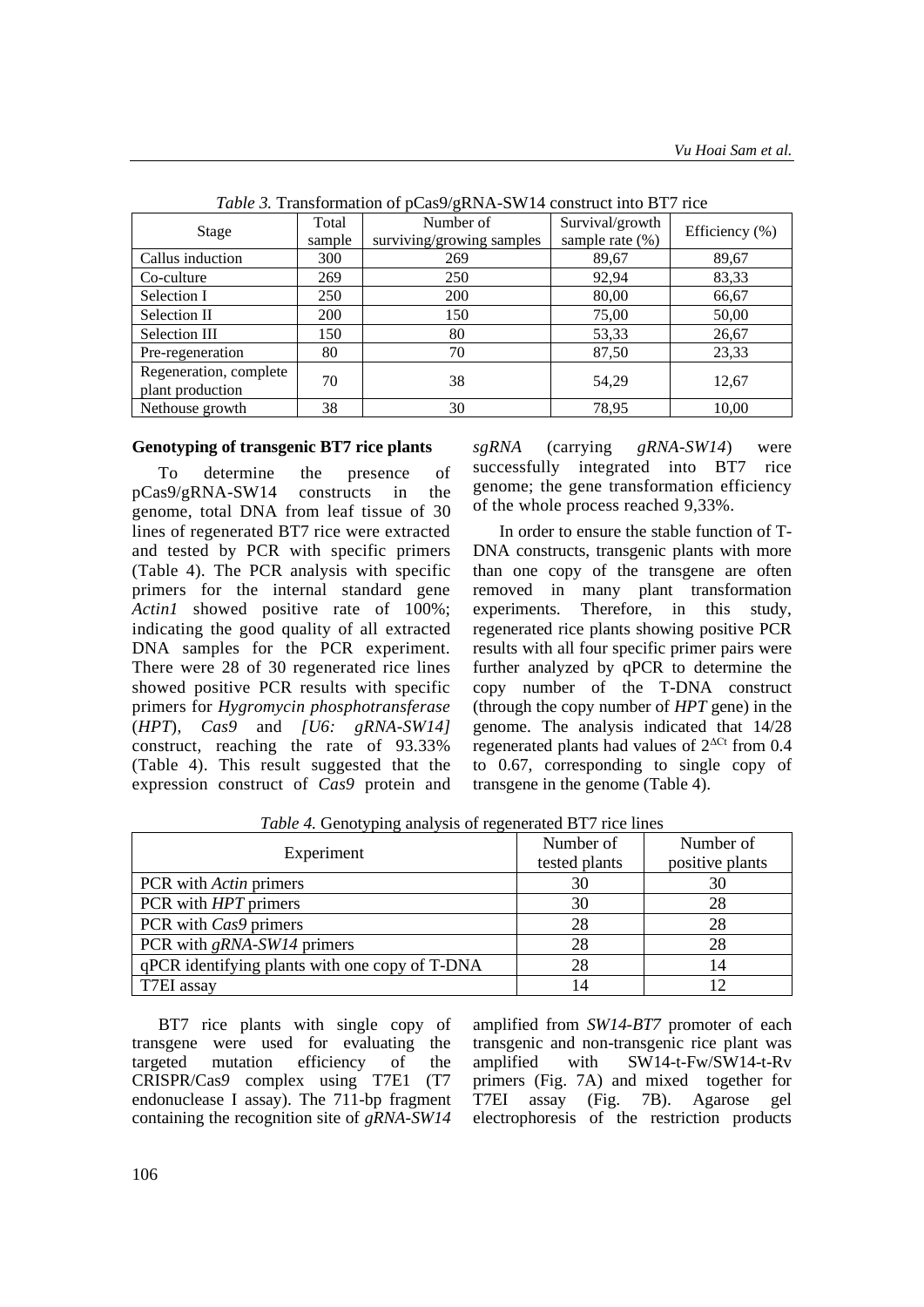showed 0.4kb and 0.3kb DNA bands in 12 of 14 tested transgenic plants (table 4). This result indicated that transformation of pCas9/gRNA-SW14 construct into BT7 rice induced the mutations in the targeted *SW14*- *BT7* promoter in transgenic plants, therefore suggested that the *SW14*-*BT7* promoterediting CRISPR/Cas9-gRNA complex was successfully expressed in BT7 rice cells. Gene editing efficiencies were 85.7% or 4% based on the number of transgenic plant harboring one copy of T-DNA (14 lines) or the total number of BT7 seed for callus induction (300 seeds), respectively.



*Figure 7.* Identification of SW14-BT7 mutation by T7EI.

*Note:* **(A)** Amplification of SW14-BT7 fragment with SW14-t-Fw/SW14-t-Rv primers. **(B)** Mixture of amplicons from transgenic plant and wild-type plant was treated with T7E1. Lanes 1-10: transgenic BT7; lane WT: wild-type BT7; lane  $(-)$ : negative control; lane  $(+)$ : positive control; lane M: 1 kb  $(A)$  and 100 bp (B) DNA ladder.

In general, the success rate of gene transformation in indica rice varieties are much lower than that of japonica rice (Slamet-Loedin et al., 2014). Although several improved protocols have been published, the efficiency of genetic modification has not been significantly improved. In this study, for the first time, a CRISPR/Cas9-expressing T-DNA construct was successfully transformed into a Vietnamese popular (indica) rice variety (BT7 rice) through *A. tumefaciens*, using calli from mature embryos. In addition, the study has also demonstrated that CRISPR/Cas9 construct induced mutation at targeted site on *SW14-BT7* promoter of the transgenic BT7 lines carrying single copy of transgene. Our results showed that it is possible to apply gene editing systems for modifying susceptible genes involved in the virulence of *Xoo* to host rice plants, and, on that basis, generating a broad-spectrum BLB-resistant BT7 rice in particular and improving the important agronomic traits of Vietnamese major rice varieties in general.

#### **CONCLUSION**

In this study, we have successfully designed protein-RNA complex expression construct for modifying the *OsSWEET14*

promoter of the Vietnamese elite BT7 rice variety. The gene-editing construct was successfully transformed into BT7 rice through *A. tumefaciens* with an efficiency of 9,3%. The regenerated BT7 rice lines have been indentified to carry T-DNA construct in the genome and targeted mutation on the *OsSWEET14* promoter through PCR and T7EI analysis. These results are the premise for further studies on the function of *OsSWEET14* in the interaction between *Xoo* and BT7 rice as host plant, thereby leading to the generation of improved rice varieties with high yields and quality and resistance to BLB disease.

*Acknowledgements:* This study was funded by Ministry of Agriculture and Rural Development under the project "Application of gene editing technology for improving fragrant and BLB resistant traist in the Vienammese major rice varieties" (2017−2020) belong to the Program of Agricultural - Fishery Biotechnology.

### **REFERENCES**

Blanvillain-Baufumé S., Reschke M., Solé M., Auguy F., Doucoure H., Szurek B., Meynard D., Portefaix M., Cunnac S., Guiderdoni E., Boch J., 2017. Targeted